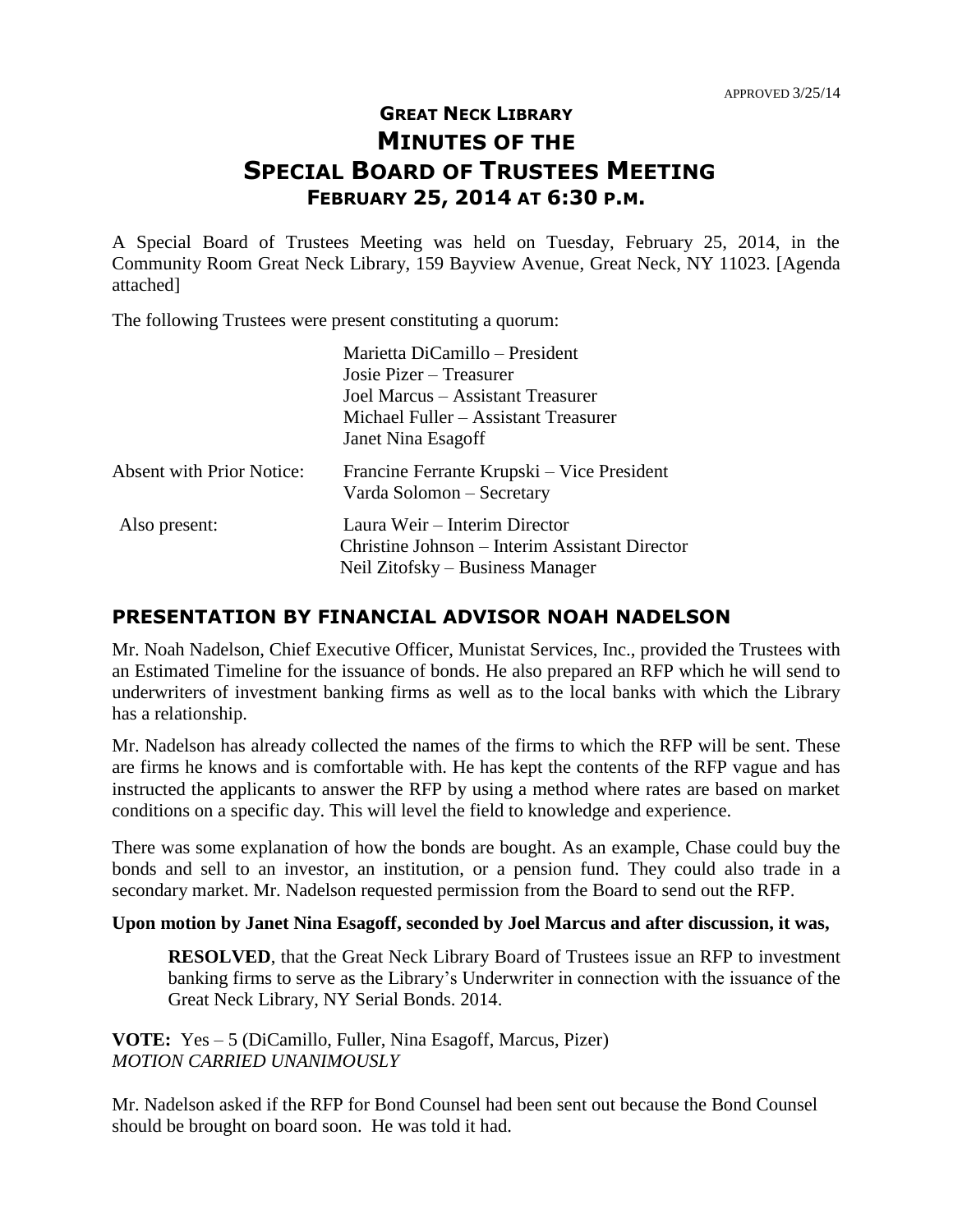## **LIBRARY DIRECTOR SEARCH ADVERTISEMENT**

#### **Upon motion by Josie Pizer seconded by Michael Fuller and after discussion, it was,**

**RESOLVED**, that the Great Neck Library Board of Trustees approve the following advertisement to search for a Library Director for the Great Neck Library:

The Board of Trustees of the Great Neck Library seeks a Library Director to fulfill the Library's mission to provide access, ideas, information and a variety of educational, cultural, recreational and intellectual resources to our broad and diverse community. With a Main Building and 3 branches, an annual budget of over \$8 million, and 150 employees, the Library Association serves the 43,000 residents of the Great Neck School District with proven programs and creative services.

#### **The Director is responsible for the day-to-day operations of the library system**.

The successful candidate must demonstrate the required education, skills, experience and:

- MLS or MLIS degree from an ALA accredited institution required.
- Must have 3-5 years of management or supervisory experience in a public or Free Association library.
- Ability to provide oversight for the Main Building renovation plan and ultimate completion.
- Experience in a multi-branch environment is preferred.<br>
Demonstrates knowledge of the philosophy, principles
- Demonstrates knowledge of the philosophy, principles, methods and practices of library service, including public service, general library operations, technology applications and current philosophy in the field of Library Science.
- Proven administrative, supervisory and leadership skills that ensure a positive work environment.
- Ability to establish and maintain effective working relationships with staff, the Library Board of Trustees, the general public and peers in the library field.
- Experience with personnel issues preferred.
- Demonstrates ability to prepare, present and monitor the annual budget.
- Ability to act as chief public relations officer of the library with proven experience in community outreach.
- Recognizes challenges as opportunities for improvement and positive change.

**Salary and Other Benefits:** Competitive salary with full benefits package commensurate with experience and qualifications. At this time, it is the Board of Trustees' desire to present this as an internal posting and require a six month probationary period with a guarantee that, if for any reason the employee desires a return to their former position, they may do so without any loss of wage, seniority or position.

This is a confidential, internal posting. No one except the Chair of the Director's Search Committee will receive any submissions. Candidates meeting the above qualifications should provide a current resume by March 31, 2014, to:

> Library Board Vice President Francine Ferrante Krupski Library Director Search Committee Chair [directorsearch@greatnecklibrary.org](mailto:directorsearch@greatnecklibrary.org)

**VOTE:** Yes – 5 (DiCamillo, Fuller, Nina Esagoff, Marcus, Pizer) *MOTION CARRIED UNANIMOUSLY*